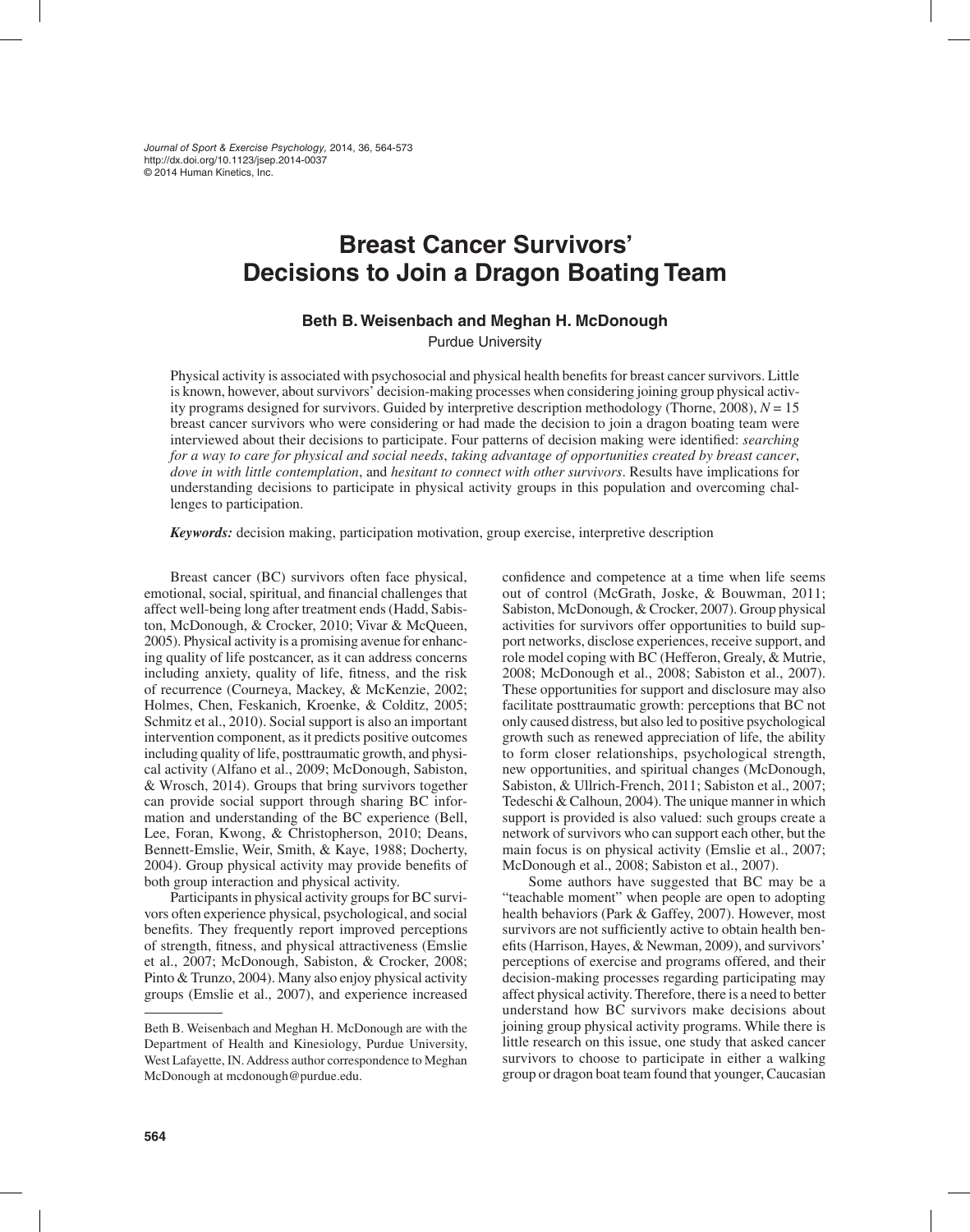participants tended to choose dragon boating, but other demographic, clinical, group participation history, physical function, quality of life, mental health, benefit finding, or spirituality variables did not predict participants' decisions (Carter et al., 2010). Those findings highlight the need to consider theoretical perspectives on decision making and survivors' perspectives when making decisions about joining a group physical activity program.

Research examining survivors' group physical activity experiences provide hints about this decision. Some survivors want to connect with others who share the BC experience, whereas others are explicitly seeking social support (McDonough et al., 2011; Parry, 2008; Unruh & Elvin, 2004). Others survivors cite exercise, competition, and athleticism as attractive elements (McDonough et al., 2011; Parry, 2008; Unruh & Elvin, 2004). Several factors affecting physical activity after BC have been documented, including physical barriers (limited mobility, fatigue, pain), environmental/ organizational barriers (weather, cost, safety, inadequate facilities or equipment, lack of knowledge, and time), psychosocial barriers (lack of motivation, social support, and confidence or skill), physical motivators (improving weight, health, fitness, and energy), and psychosocial motivators (social support, moral obligation, enjoyment, body image, positive emotions, attitude, accomplishment, habit, and social norms; Brunet, Taran, Burke, & Sabiston, 2013).

Research on physical activity motivation and adherence has identified several predictors of involvement in this population. Better physical and mental health, autonomy, competence, social support, intentions, and subjective norms predict motivation for and adherence to physical activity (Courneya, Blanchard, & Laing, 2001; Milne, Wallman, Guilfoyle, Gordon, & Courneya, 2008; Pinto & Ciccolo, 2011; Wilson, Blanchard, Nehl, & Baker, 2006). Self-determination theory suggests that satisfying inherent needs for autonomy (volition over decisions and actions), competence (effectiveness at achieving desired outcomes), and relatedness (genuine social connections and inclusion) promotes more adaptive motivation and persistence (Deci & Ryan, 1991). According to the theory of planned behavior (Ajzen, 1991), physical activity is predicted by intentions, which are determined by attitudes (positive or negative evaluations of engaging in a behavior), subjective norms (perceived social pressures), and perceived behavioral control (extent to which the behavior is volitional). In the general population, subjective norms have weakto-moderate effects on intention and exercise behavior (Buckworth & Dishman, 2007); however, subjective norms have been found to be the strongest predictor of intention to exercise among BC survivors (Courneya et al., 2001).

The literature on BC treatment and health behavior decisions may also inform research on the decision to join physical activity groups. The common sense model of self-regulation of health and illness suggests that health- and illness-related decisions are impacted by lay understandings of the symptoms, labels, causes, consequences, and controllability of the disease and one's health (Leventhal, 2012). Furthermore, emotions and

illness representations influence each other and interact to affect coping responses and health behavior decisions (Cameron & Jago, 2008). These "common-sense" understandings are a reflection of both one's experience, and social and cultural context. Empirical research on treatment decisions suggests beliefs about risks and benefits, appearance concerns, time, perceived involvement in the process, support, opinions, social norms, and beliefs about the causes of cancer can affect treatment decisions (Sivell, Edwards, Elwyn, & Manstead, 2011). Some patients want to defer to physicians for treatment decisions as it may make them feel more secure regarding the choice (Reaby, 1998; Stanton et al., 1998). However, consistent with research on physical activity behavior (Wilson et al., 2006), having some degree of choice or autonomy in treatment decisions has benefits such as enhanced quality of life, perceived control, self-worth, decision-making skills, and health outcomes (Andersen, Bowen, Morea, Stein, & Baker, 2009; Jansen, Otten, van de Velde, Nortier, & Stiggelbout, 2004). For survivors, choosing to participate in support groups is predicted by higher BC-related stress, lower avoidance tendencies, the belief that stress can cause BC, and younger age (Cameron et al., 2005). Similarly, beliefs that lack of exercise is a cause of cancer predicts physical activity (Costanzo, Lutgendorf, & Roeder, 2011).

A better understanding of the factors BC survivors consider when deciding to join a survivor physical activity group, and their interpretations of their decision-making processes would inform theory on how such decisions are made, and facilitate program design and outreach. Such knowledge would further our understanding of how individual survivors consider particular barriers and facilitating factors, and the variation in how individuals interpret and integrate those factors to arrive at a decision regarding participation. Such knowledge could enhance program promotion, as it could inform new approaches to engage with survivors in ways that align with how they are thinking about this decision. Therefore, the purpose of this study was to examine BC survivors' perceptions of the factors that influenced their decisions to join a physical activity group, and their experiences in making that decision.

# **Method**

#### **Methodology**

Interpretive description guided design and analysis (Thorne, 2008). This methodology is designed to address research questions in health disciplines that pertain to individuals' understandings of an event. The product is a descriptive account that illuminates thematic patterns and commonalities believed to characterize the phenomenon being studied and individual variation (Thorne, Kirkham, & O'Flynn-Magee, 2004). Interpretive description is constructivist in that it acknowledges the presence of multiple constructed realities, an interaction between the inquirer and the object of inquiry, and the tenet that findings must be grounded in the data (Thorne et al., 2004). Therefore,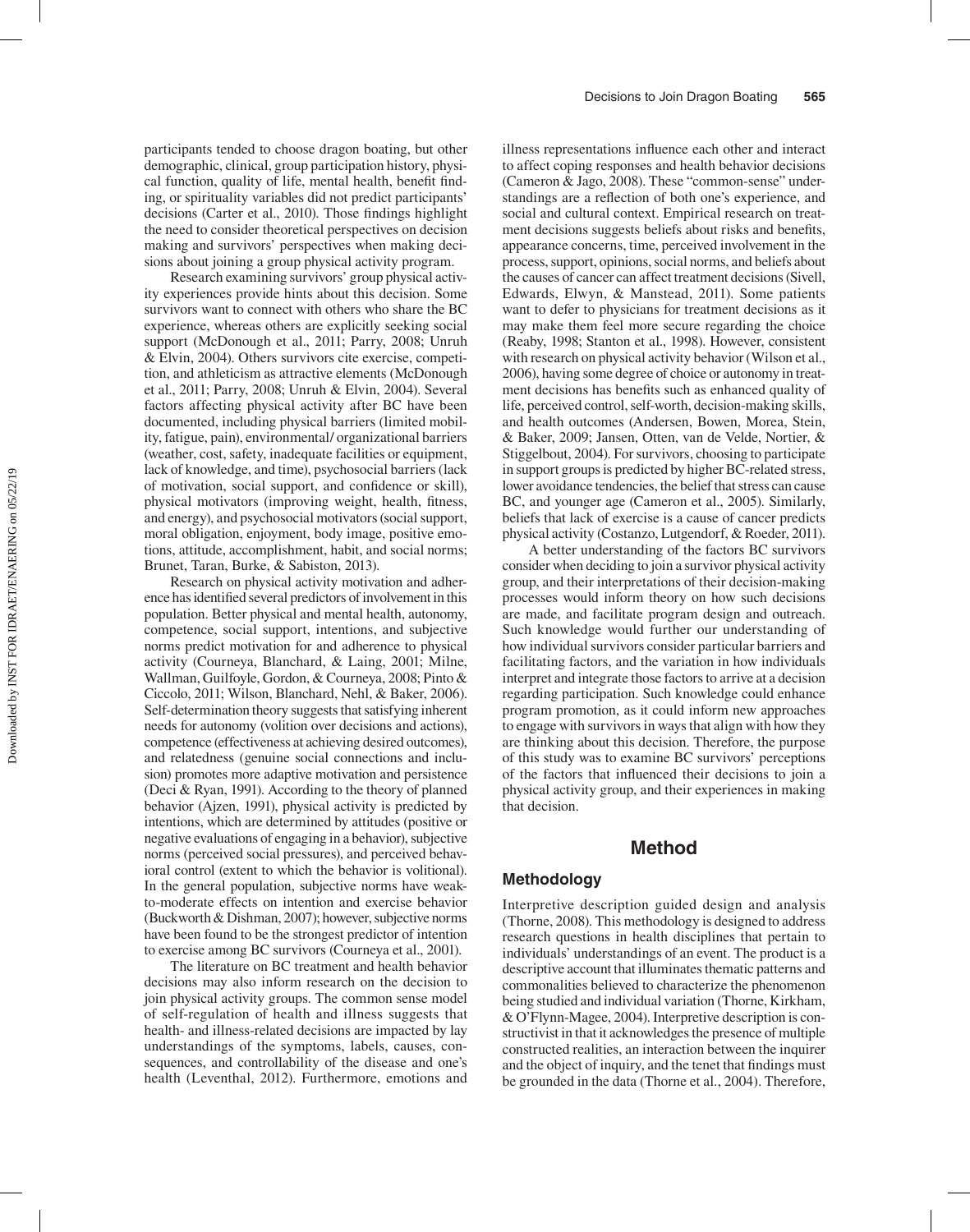conducting data collection in a naturalistic setting, attending to subjective and experiential knowledge, examining commonalities and individual variations, recognizing time and context, and acknowledging that human experience is at least in part socially constructed are tenets of this method (Thorne, 2008).

## **Research Design**

This study employed individual interviews with BC survivors who had considered joining a dragon boating team, conducted near their place of training. Dragon boating is a 22-person canoe-like activity that was used in the first study debunking the assumption that strenuous upper-body physical activity would result in lymphedema among BC survivors (Harris, 2012; McKenzie, 1998), and has become a popular group physical activity for BC survivors worldwide. Semistructured individual interviews allowed us to ask focused questions about the decision to join the team, while allowing participants to guide the discussion based on personal experiences. The sample size was selected to balance sampling enough participants to document commonalities and variation, and allowing analysis and comparison of individual, contextualized accounts. Based on observations that interpretive description studies tend to include 5–30 participants to examine individual experiences within a relatively homogenous group (Thorne, 2008), previous research with this population suggesting we may expect variety in psychological processes experienced (e.g., McDonough et al., 2011), and that previous qualitative research on psychological processes with this population have used sample sizes of 3–20 (e.g., Sabiston et al., 2007; Unruh & Elvin, 2004), our goal was to recruit 12–20 participants.

## **Participants**

Fifteen women who had made the decision to participate on a dragon boating team for BC survivors in the Midwestern United States volunteered for this study. Participants ranged in age from 40 to 65 years (*M*age *=* 54 years,  $SD = 7.31$ ). All participants were Caucasian and had at least a postsecondary diploma or degree. Most were married or living with a life partner  $(n = 11)$ , three were single and one was divorced. Household income ranged from \$20–39,999 to \$100,000 or higher (median  $=$  \$80,000–100,000). Time since first BC diagnosis ranged from 1 to 23 years. Four were undergoing treatment when they joined, and five joined within a year of completing treatment. Participants had undergone multiple treatments, including mastectomy, lumpectomy, lymph node removal, chemotherapy, radiation therapy, hormonal therapy, and breast reconstruction surgery. Six had attended a BC support group.

## **Procedures**

Approval was obtained from the university research ethics board. Because interpretive description research is grounded in prior knowledge, before data collection we conducted an extensive literature review of relevant theoretical and empirical knowledge, disciplinary orientation, and personal experience (Thorne, 2008). A summary of this literature review is represented in the introduction. Specifically, we reviewed theoretical and empirical literature regarding decision making and motivation for physical activity, social support programs, and health behaviors among BC survivors, and considered practical and personal experience with exercise program delivery and BC survivors. A semistructured interview guide was designed based on the concepts identified in the literature review, and to allow participants to provide their own perspectives. The interview guide contained questions about their experience of deciding to join, their thought process, factors they considered, and probes for elements such as barriers, autonomy, social support, subjective norms, and illness representations that were identified in the literature review. A pilot interview was conducted with a BC survivor to obtain feedback about the relevance and wording of questions, and resulted in minor modifications of some wording. Pilot interview data were not used in subsequent analysis. Sample questions from the interview guide include, "Tell me your story of joining the dragon boat team," and "Tell me about the thought process you went through when you were thinking about joining." A copy of the interview guide is available by request.

The dragon boating team board was contacted and permission was received to recruit participants. A recruitment e-mail was sent to team organizers who forwarded it to their e-mail list, which included current members, individuals who had contacted them to inquire about joining, and supporters of the team. The researchers also visited a team practice to explain the study and invite members to participate. Interested participants contacted the researchers to volunteer and schedule an interview, and provided written consent. While a precise response rate cannot be determined because the e-mail list also included individuals ineligible for the study (e.g., supporters of the team who were not BC survivors), the e-mail list contained approximately 120 addresses. Interviews were conducted by the first author and were on average 47.20 min  $(SD = 14.65$  min). Interviews were audio recorded and transcribed verbatim by the first author. Participants were assigned pseudonyms. Data were stored and managed during analysis using QSR NVivo9 software.

#### **Data Analysis**

The goal of interpretive description analysis is to document and interpret participants' point of view in light of existing theory, research, and practical disciplinary knowledge (Thorne, 2008). Therefore, analysis involved inductively analyzing participants' descriptions of their interpretations of their experiences, and reflecting upon, comparing, and challenging the findings in light of previous knowledge examined in the literature review. The first author read one participant's transcript, and coded text relevant to the decision to join the dragon boating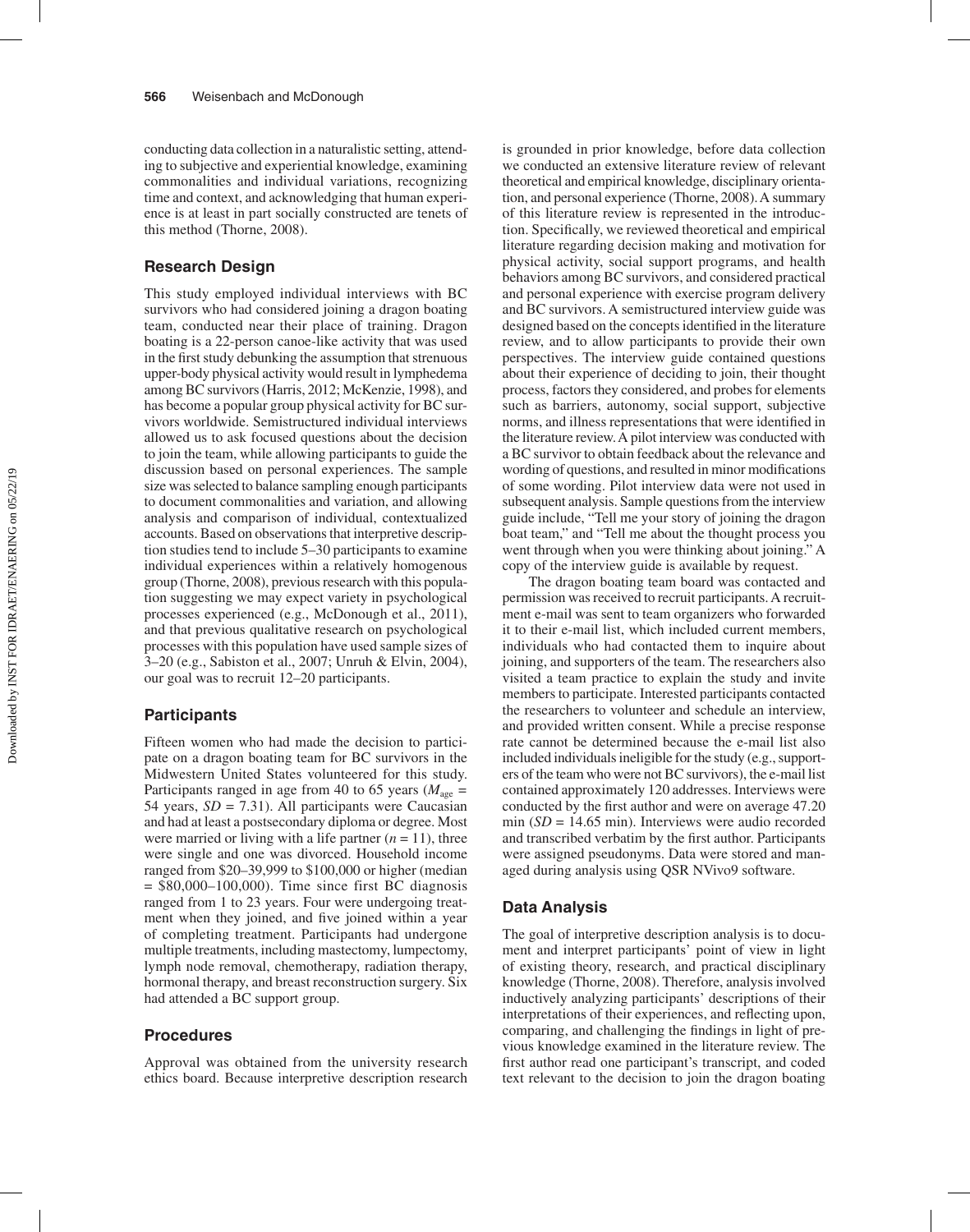team. Text with similar meaning was grouped within the same code. Codes with related ideas were organized into categories. This process was repeated with each participant's data. Once all transcripts were coded, they were reread to ensure consistent coding. The inductively derived codes were compared with concepts identified in the extant literature, and where ideas were conceptually similar, labels were chosen to be consistent with existing literature. The second author reviewed the coding, and questioned and challenged the first author's interpretations. Differences of opinion were resolved through discussion until consensus was reached.

Each case was then reviewed, considering the coded experiences relevant to the decision-making process and a rereading of the participant's transcript. A narrative of the decision-making process was written for each participant. Participants were then invited to take part in a followup interview. One attempt to contact a participant was unsuccessful; therefore, 14 follow-up interviews were conducted. Interviews lasted an average of 12.21 min (*SD* = 4.19 min). Participants were provided with a list of the codes relevant to their case and their individual narrative account and asked to clarify, elaborate, and/or reflect on interpretations of their individual narratives, and were asked questions that arose during the initial analyses. These interviews were recorded, transcribed, and coded, and new information was incorporated into the individual narratives. The individual narratives were then reviewed, compared with each other and with the concepts identified in the literature review, and organized into groups of participants with similar decision processes. A collective narrative was written for each group. Throughout data collection and analysis, the first author kept a notebook of analytic decisions, ideas, thematic similarities, and potentially meaningful elements that was reviewed by the second author and informed interpretation (Thorne, Reimer Kirkham, & MacDonald-Emes, 1997).

# **Quality Criteria**

Efforts were made to attend to the four principles of quality in interpretive description (Thorne, 2008). Epistemological integrity (i.e., consistency between the research question, methodological approach, and decisions made in the research process) was addressed by outlining the tenets of interpretive description and discussing them when decisions about data collection, analysis, and interpretation were made. Representative credibility (i.e., making theoretical claims consistent with how the phenomenon was sampled) was attended to by conducting follow-up interviews that allowed participants to provide clarification regarding their individual experiences, and sampling multiple individuals to obtain a variety of perspectives. Analytic logic (i.e., consistent reasoning from the theoretical tenets through the research processes and knowledge claims) was addressed by the authors regularly meeting to discuss analytic decisions, and grounding interpretive claims in verbatim data. Interpretive authority (i.e., establishing the trustworthiness of the resulting claims) was dealt with by analyzing and presenting both common experiences and individual variation on those experiences.

# **Results**

The individual experiences of making the decision to join were grouped into four common narratives (a) searching for a way to care for physical and social needs, (c) taking advantage of opportunities created by BC, (c) dove in with little contemplation, and (d) hesitant to connect with other survivors.

# **Searching for a Way to Care for Physical and Social Support Needs**

For Amelia, Leah, Paige, and Tara, the decision to join the dragon boating team was the culmination of an active search to find a way to take care of themselves post-BC:

"My doctor and her nurses just kept telling me I need a support team. . . . I just thought, if I could find something where I could exercise and meet people, that would be better. . . . On the computer one night . . . I started putting in things and I put in like [city], exercise, survivorship, support teams." (Paige)

Their search was for programs where they could get a combination of physical activity and support from other survivors: "I needed some support, but I didn't know where to go to get it. . . . It was more about the support, but also about the physical activity" (Leah). Amelia, Leah, and Paige were in treatment and Tara had recently finished when they began searching for an activity that would meet their needs. All four of the women in this group were coping with the changes their bodies had undergone, and felt that physical activity and the support of other survivors would help them take care of themselves, improve their health, and help them fight cancer. For example, Paige saw physical activity as, ". . . a way that I could take care of myself, you know help to take care of my own health and myself," while Leah explained that "I had to do something to get myself back into shape, um because if I was really going to recover and stay healthy I had to make that commitment." Leah also articulated the importance of obtaining support from other survivors: "I was feeling very vulnerable at that point and needed to see that there was life after this, you know, that there was going to be some form of new normalcy. And those ladies kind of showed me that."

All felt it was important to find an activity that was the right fit for them, and exercised considerable autonomy in their search and decision: "My doctor and her nurses just kept telling me I needed a support team . . . I wanted to do something more active . . . I just did it on my own. I didn't talk to anybody or ask permission from anybody" (Paige). All four considered joining a support group, but felt that was not the right fit because they were reticent about having to sit and talk about BC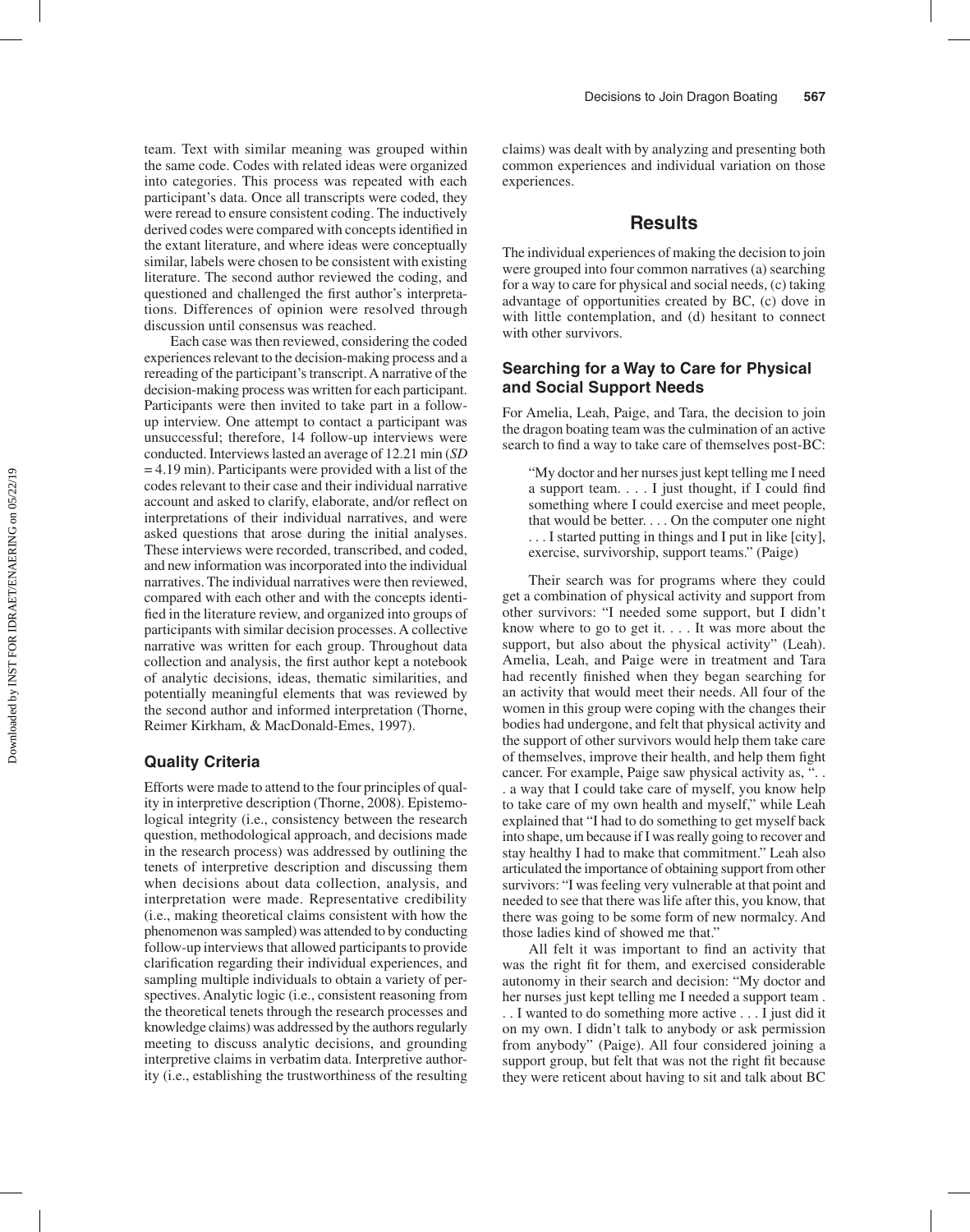(Paige and Tara), had participated in support groups but felt ready to move on (Amelia), or had been discouraged from attending (Leah). They were looking for an alternative to a support group by which they could continue to fight BC: "It was a way for me to address that breast cancer and continue to fight it" (Amelia).

Initially, participants were attracted to the focus on physical activity and uplifting and empowering attitude displayed by the dragon boating team members: "I was just impressed with their attitude and their outlook and you know, maybe this is something I really need to investigate further" (Leah). When they tried dragon boating, team members made them feel included immediately. All four had concerns about side effects of treatment making paddling difficult, and about being part of a team. Paige was shy, and Amelia worried there would be tensions in an all-female group. Leah, Paige, and Tara were concerned about letting teammates down, and publicly displaying that they were BC survivors:

It was a little bit of a risk for me to go because it is a pink boat. And it is, you know, cancer, and breast cancer. And I was still in the whole phase of thinking every time I told someone they would feel pity, or they would look at my chest. And that was, you know, awkward. . . . People know and I just wanted it, I wanted life to be back the way it was before. (Tara)

Ultimately, all felt that dragon boating was the fulfillment of their search: "I couldn't believe I found it, 'cause there is nothing else like it that I know of. . . . These people had decided to do this right where I live, right at the time when I needed it" (Paige). Any challenges were outweighed by their perception of the ability of the program to fulfill their needs, and they ultimately all chose to join the team.

# **Taking Advantage of Opportunities Created by BC**

Carly, Riley, and Sandy all believed that BC had opened up new opportunities in their lives: "Breast cancer for me has been a forum to do things that I never did before" (Riley). Specifically, they saw BC as creating a forum for them to participate in an activity like dragon boating one that they may not have otherwise been aware of: "If I hadn't had my breast cancer, I wouldn't even know about the team" (Carly). This perspective was highlighted by their common view that dragon boating provided opportunities for fun, excitement, physical activity, and social interactions that was made available to them because of BC: "To get together as a group for a common goal, you know, to exercise and, you know, do something fun together. That's what I'm more interested in" (Carly). As a result of being at least a few years postdiagnosis, they felt that they had coped with many of their own concerns, and also saw joining as an opportunity to support other survivors: "I guess at this, at this stage, I would look at myself more as being able to support other survivors"

(Sandy). All three had availed themselves of multiple opportunities to engage with other survivors, and joining dragon boating was part of that pattern: "Since my diagnosis, I've been active in one way or another with different breast cancer organizations . . . and that's something I'll probably keep up" (Sandy). All three learned about dragon boating via presentations given at a support group. While these presentations sparked their interest, they did not join immediately due to barriers such as time demands, which were in part due to participating in other survivor groups: "She came and talked to the support group . . . a year or two ago . . . I thought it sounded like something fun. And we've thought about it all this time, and then finally . . . it's a good time in our lives" (Carly).

Carly and Riley were in the process of joining the team at the time of their interviews. They had participated in support groups for years, but were ready to move on to a new opportunity that better suited their needs several years posttreatment. Carly had lost interest in the support group's focus on illness, while Riley was frustrated with the high turnover and passive endeavor, and saw dragon boating as a chance to move on to a new stage in her life postcancer: "The support group's net can kind of give you a place where you can feel safe and comforted and valued, but you can't, nobody wants to stay there .

. . Dragon boating for me is more like getting back up there" (Riley). Their impression was that dragon boating would be more positive and engaged: "I really look at it as an opportunity. . . . Because of my breast cancer I get to join this team and I get to engage in a level of physical activity that I don't currently do and that excites me" (Riley). Carly and Sandy had concerns about the time commitment and the distance to practices but these were alleviated when they learned that attendance was flexible: "One of the nice things at the time, they said well it doesn't matter how often you go. Just come when you can" (Sandy). Although comfortable talking about BC, Carly did not like to publicly display that she is a survivor: "I don't want to be too visible to the community as a survivor . . . I just don't want to be labeled that way" (Carly). She left the team soon after joining. Riley and Sandy, although slow to join, felt that dragon boating was an opportunity that they wanted to commit to: "This wouldn't be open to me except that I am a breast cancer survivor. I mean yeah, another bonus for having to deal with this. But you had to say yes to it" (Riley).

## **Dove in With Little Consideration**

Donna, Emma, Heather, Madeline, and Wendy joined immediately after hearing about it without much consideration: "I knew nothing about it. I didn't read anything before I went. I just, pardon the pun, just dove in" (Donna). The five women in this group did not spend a lot of time thinking about the decision, and therefore had few expectations or goals, other than that it would be fun and novel. As Wendy expressed: "I think I was just curious and thought it would be a fun thing to get into." All five women had previously been involved in physical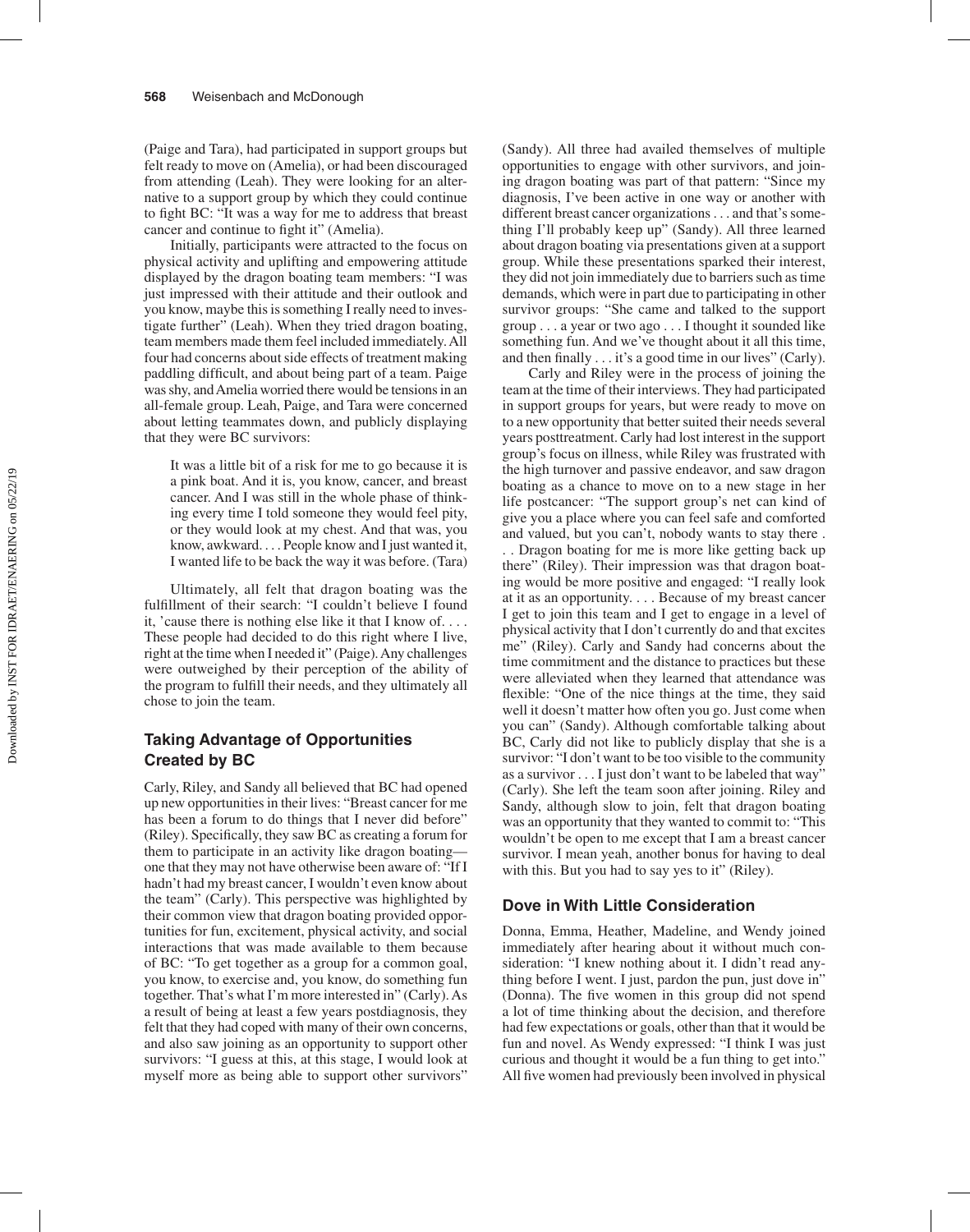activities and valued an active lifestyle, which made it easy for them to choose to become involved because they were comfortable with physical activity contexts and viewed participation as being in line with their values: "That was the reason why I wanted to join. I wanted to be active and I wanted to, I wanted to be healthy" (Wendy). In contrast, BC and social support were not major considerations. For example, Wendy expressed an interest in adding survivors to her social network, but didn't want BC emphasized: "I wanted to be part of a group that had something to do with breast cancer, but wasn't focused on it . . . . The focus is on the sport and on the activity as opposed to talking about [cancer]." Despite not being focused on social considerations, all found the group to be welcoming and inclusive when they met them, and that ultimately encouraged them to join. "I came out and checked it out and saw the attitudes. . . . When I met the women, it was enough to get me to come back." (Heather).

All except Madeline learned about the team through trusted friends who recommended the activity and encouraged them to join. Those recommendations made it easier to make a quick decision because they saw themselves as similar to their friend and believed that they would like what they liked, they felt their friend knew them well and would not recommend an activity that was not well suited for them, or they were interested in emulating the friend: "I joined at the recommendation of one person. . . . She just said come on, be in our group. . . . She is a stage four survivor. She is incredible. And, so whatever she said do, I did" (Emma). Most also acknowledged that diving into new things was typical for them: "I'm kind of a joiner without ever really, just diving without, without giving it a lot of thought. Sometimes I can be pretty impulsive" (Donna). Because of their ease with making decisions and the personal recommendation, they did not feel as if they needed to research or deliberate joining: "I'm not sure that I really had much of a thought process. I went to the first meeting and it sounded appealing" (Madeline). Heather and Wendy were still in treatment when they joined, and most cited one or two potential challenges, but they expressed that these were minor concerns: "It was harder than I thought it would be . . . [but] I'm not a giver upper" (Donna).

# **Hesitant About Connecting With Other Survivors**

Joyce, Nora, and Therese all vacillated in their decision to join: "I probably spent three months saying no, that I wasn't interested, I wouldn't join. And then um, ended up saying oh, I might as well try it" (Therese). The reasons they considered it at all included the belief that physical activity was important to their health, including preventing recurrence: "I must have gotten it in my mind that exercise would be maybe a preventative thing" (Joyce), but they all also had a variety of other things that attracted them, including the aesthetically pleasing environment, and opportunities for fun, social support, and an uplifting atmosphere. Their reluctance stemmed at least in part from social challenges, such as their discomfort with initiating new social connections:

I remember showing up really early, and sitting in the car, and seeing the girls talking. And I am thinking, oh, I don't fit in. I'm new, you know. And I stayed in the car for a little longer probably than I should have. But I finally made myself get out. I think I actually showed up for a practice before that, and I drove off because I just didn't think it was for me. (Therese)

They also shared hesitation due to concerns that dragon boating would be like a support group. In particular, they did not want to participate in an activity that would require talking about or focusing on BC: "I'm sick of talking about breast cancer. . . . In order to get in the boat and do this paddling on water I was going to have to set that aside" (Joyce). What typically got these women to finally try dragon boating was pressure from another friend who was on the team: "I don't know if, if I wouldn't have been asked personally, if I would have done it" (Nora).

Despite their hesitance, all were curious enough about dragon boating that they eventually agreed to attend a team event. They were drawn to the physical activity, and aesthetically pleasing environment, albeit reluctantly: "It just sounded like fun. So it would be a fun activity. And I qualify, I guess" (Joyce). This group also experienced significant hesitation due to perceived barriers to participation. For example, the time and travel involved were concerning for all: "I don't know that I need another activity in my life cause I have a lot of things" (Nora). Once they did finally meet the team, the athletic, positive focus of the team members helped dissipate many concerns: "I thought it would be support, a typical support group. . . . But it was totally not that way. Nobody talks about it unless they want to. And, you know, we just kind of are out there for exercise . . . and camaraderie" (Therese). However, Joyce was still uncomfortable with the degree of focus on BC and similarity to a support group, and remained reticent:

"If I had thought it was a support group I might not have gone. I guess, I don't know what I was thinking, I don't know why I would think it wouldn't be [like a support group], it just didn't occur to me that's what it would be" (Joyce).

# **Discussion**

The findings of this study suggest that BC survivors who consider joining a group exercise program weigh a complex array of factors. Furthermore, they may experience this decision as (1) conducting an active search for a program that meets their needs postcancer; (2) part of a pattern of taking advantage of opportunities made available to them because of BC; (3) making a quick decision to do something new and fun at the recommendation of a trusted friend, with minimal consideration; and (4) being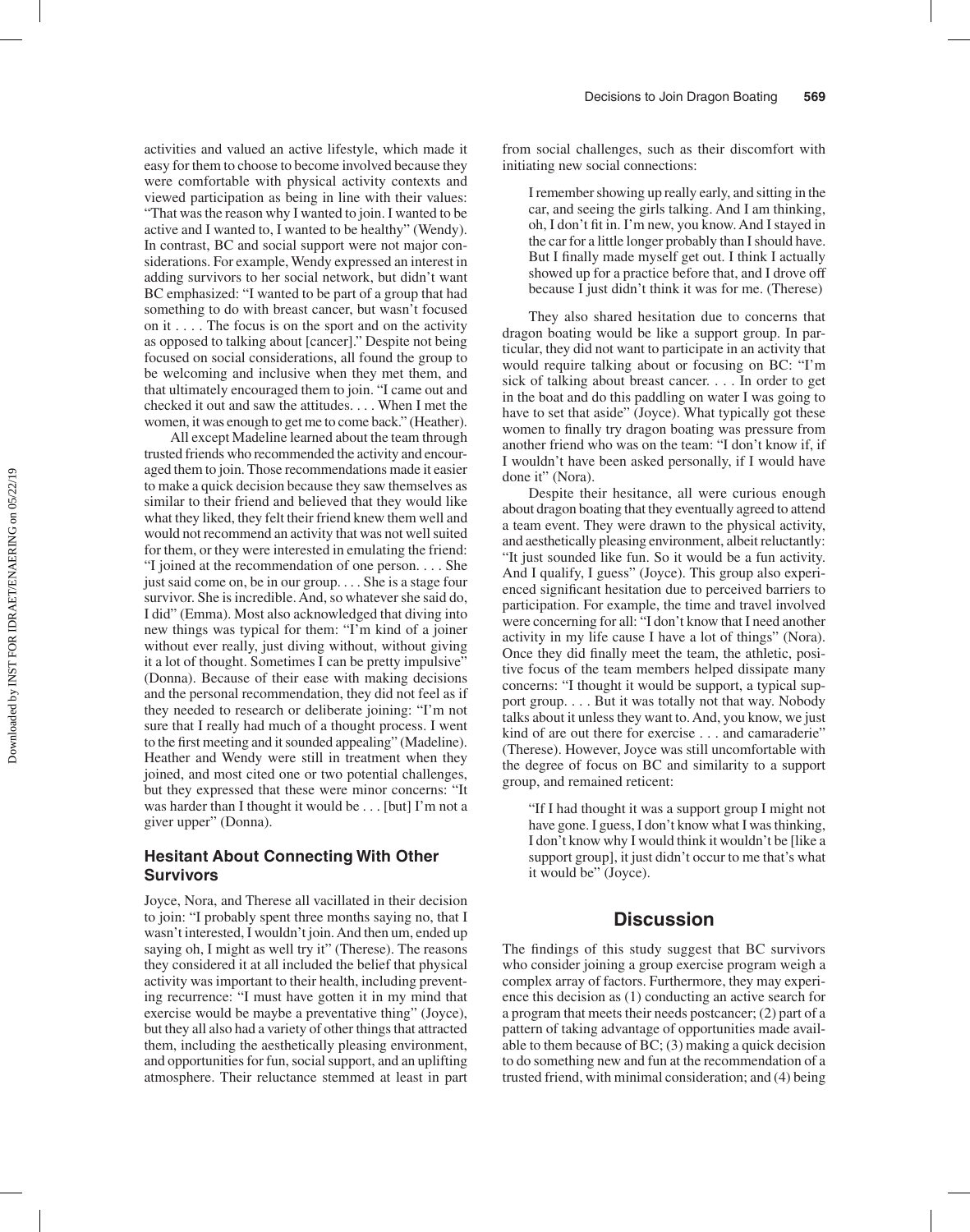reluctant about joining before giving in to pressure to try it, and vacillating about the decision. These patterns have implications for understanding the decision to join a group physical activity program for BC survivors, and for how to practically design such programs to make them accessible and attractive.

Consistent with the common sense model proposition that beliefs about the consequences of physical activity and controllability of BC play a critical role in health-related decisions (Leventhal, 2012), survivors who were searching for a program that met their needs, and those who were hesitant to join expressed the belief that physical activity would help prevent cancer and help address the physical effects of BC. While research regarding the decision to join a support group found that perceptions of control of the illness were not predictive of participation, they suggested that they could be predictive of decisions to participate in other interventions if participants thought those programs were more effective at preventing the disease (Cameron et al., 2005). Given the evidence that physical activity reduces risk of recurrence and death among BC survivors (Holmes et al., 2005), the increasingly widespread dissemination of that knowledge, and the implementation of physical activity programs as part of the standard of care for BC survivors, this knowledge may play an increasing role in decisions about physical activity for survivors. Furthermore, the belief that by engaging in physical activity they were exerting some control over BC has implications for mental health. Perceptions of control are thought to relate to posttraumatic growth and psychological wellbeing by enabling mastery, improved self-perceptions, and self-schema change, and satisfying psychological needs for autonomy (Deci & Ryan, 1991; Hefferon et al., 2008; Sabiston et al., 2007). Furthermore, information that physical activity may help prevent BC may be more salient for survivors because personal experience and emotional reactions can motivate behavior (Cameron & Jago, 2008).

That some survivors were actively searching for a program that creates a space to meet survivors and obtain social support, while simultaneously deemphasizing BC through its focus on physical activity deserves particular consideration in designing interventions for BC survivors. This interest went beyond wanting both social support and physical activity in one package. The search was for an activity that would not emphasize talking about BC, which may be a difficult search in a culture that emphasizes participating in awareness raising and activism around BC (Thorne & Murray, 2000). Being around others who have been through a similar illness can aid in the coping process (Leventhal, 2012). Conversely, some survivors do not join support groups because they do not like thinking about their illness (Winefield, Coventry, Lewis, & Harvey, 2003). Physical activity does not eliminate this issue, as even in dragon boating discussing BC and getting close to other survivors who may face recurrence have been cited as reasons to discontinue participation (McDonough et al.,

2011). However, physical activity–based groups may be well positioned to provide access to support, as physical goals provide a positive, healthy focus that deemphasizes discussing BC.

Framing BC as creating new possibilities was a hallmark of some participants' decision process. This perception is consistent with the contention from posttraumatic growth theory that people who have been through BC may come to understand the traumatic experience as leading to positive change, including recognizing and engaging in new opportunities (Tedeschi & Calhoun, 2004). It is unclear how long after BC posttraumatic growth typically occurs (Park & Lechner, 2006). Yet time is needed for the cognitive processing and coping that lead to growth (Koutrouli, Anagnostopoulos, & Potamianos, 2012), so it is notable that participants who experienced their decision as taking advantage of an opportunity that was brought about because of BC had completed treatment several years before. These participants had also spent some of that intervening time participating in other BC organizations, including support groups. Those opportunities to obtain support may have helped them develop this perspective on the effect of BC. While participation in physical activity groups may potentially facilitate posttraumatic growth in this population (McDonough et al., 2011; Sabiston et al., 2007), this study suggests posttraumatic growth may also affect the decision-making process regarding initiating participation.

A factor in many participants' decision to join, particularly in the *dove in with little contemplation* and *hesitant to connect with other survivors* groups, was receiving a personal invitation from a team member. These invitations provided information and encouragement, and often served as a recommendation and social contract: they enhanced trust that the group would be a good fit, and often involved making a commitment to a friend to try the program. These personal invitations likely contribute to satisfying relatedness needs by making the person feel wanted and included, and affecting perceptions of social norms. In particular, those who saw the invitation as coming from someone who had similar interests and concerns as themselves to not take part in something that would involve too much talking about or focusing on BC interpreted that recommendation as helping them quickly form intentions to participate. Their experience bears similarity to studies demonstrating that social norms is a particularly important predictor of physical activity for BC survivors (Courneya et al., 2001). It also suggests that social norms may be important to this decision not only in terms of demonstrating that the activity is normative for BC survivors, or women of their age generally. It may also be influential to know that survivors who share similar interest in participating in a program that is active and does not focus on discussing BC are team members. While the more hesitant participants also mentioned receiving invitations, they described feeling social pressure. While they described eventually giving in to these invitations,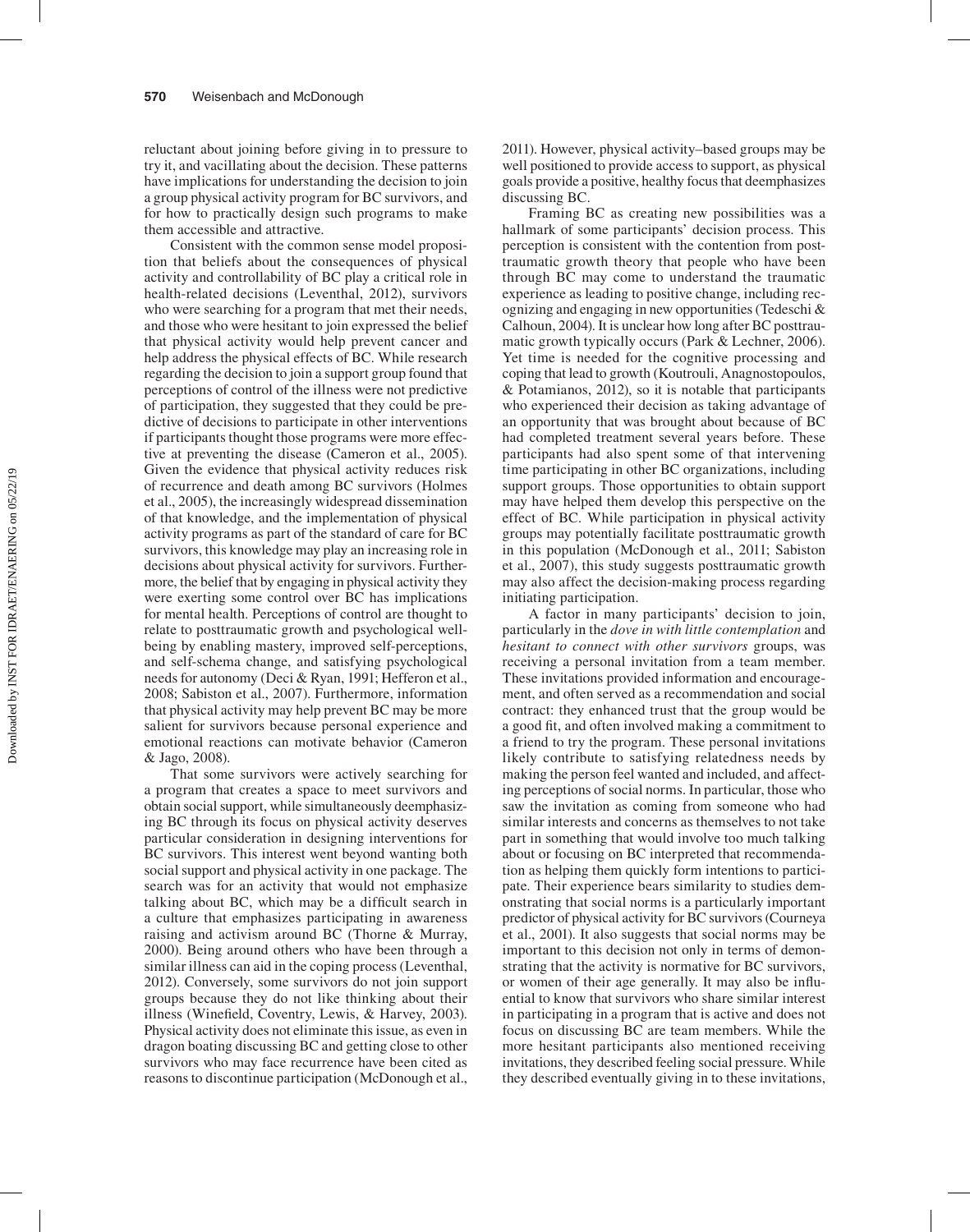when considered in light of self-determination theory, it seems likely that these more controlling social interactions may have undermined perceptions of autonomy and contributed to their hesitation. Personal invitation from a fellow participant is a method whereby group (or dyadic) physical activity interventions are uniquely able to increase outreach to new members, if they ensure such interventions are autonomy supportive and address social norms relevant to the individual. Future research could explore whether, and what characteristics of, personal invitations could be effective for reaching inactive or underserved populations.

There are several limitations to this study that need to be addressed. Only 3 of the 15 participants were interviewed at the time they were thinking about joining but had not yet made a decision, whereas the other interviews were retrospective. It is possible that retrospective accounts were affected by experiences subsequent to joining. Whereas some participants joined the team and left shortly afterward, the sample did not include BC survivors who considered it and decided not to try it. Although we sought to examine participants' understandings of their decision to join, some influences on that process may not be within participants' awareness. The study is also limited in that it is not representative of BC survivors: all participants were female, Caucasian, and of moderate-to-high socioeconomic status. Even though the participants in this study were not demographically diverse, they were representative of the team from which they were recruited, as only a small proportion of BC is found in men, and BC survivor dragon boating teams tend to have higher participation rates among Caucasian and moderate-to-high-income participants.

These findings provide insight into how individual perspectives on BC, physical activity, social support, and a host of personal and contextual factors contribute to the decision to join a BC survivor dragon boating team. Decisions to join involve complex interactions among these factors, and results highlight four ways in which the decision to join a team was considered. Theoretically, the results provide insight into how lay understandings of BC and social support options for survivors, posttraumatic psychological growth, social norms and interactions, autonomy, and barriers and motivators of physical activity may affect participation in group physical activity programs in a clinical population. From a practice perspective, the results have implications for future study of interventions that address some BC survivors' needs for a physical and social intervention, opportunities to connect with survivors without emphasizing discussion of the disease, providing information and feelings of inclusion that are inviting and not pressuring, and creating opportunities that meet the diverse needs of BC survivors.

#### **Acknowledgments**

We would like to thank the organizers and participants from the dragon boating team for their assistance with this study.

# **References**

- Ajzen, I. (1991). The theory of planned behavior. *Organizational Behavior and Human Decision Processes, 50,* 179–211. doi:10.1016/0749-5978(91)90020-T
- Alfano, C.M., Day, J.M., Katz, M.L., Herndon, J.E., Bittoni, M.A., Oliveri, J.M., . . . Paskett, E.D. (2009). Exercise and dietary change after diagnosis and cancer-related symptoms in long-term survivors of breast cancer: CALGB 79804. *Psycho-Oncology, 18,* 128–133. PubMed doi:10.1002/pon.1378
- Andersen, M.R., Bowen, D.J., Morea, J., Stein, K.D., & Baker, F. (2009). Involvement in decision-making and breast cancer survivor quality of life. *Health Psychology, 28,* 29–37. PubMed doi:10.1037/0278-6133.28.1.29
- Bell, K., Lee, J., Foran, S., Kwong, S., & Christopherson, J. (2010). Is there an "ideal cancer" support group? Key findings from a qualitative study of three groups. *Journal of Psychosocial Oncology, 28,* 432–449. PubMed doi:10 .1080/07347332.2010.488140
- Brunet, J., Taran, S., Burke, S.M., & Sabiston, C.M. (2013). A qualitative exploration of barriers and motivators to physical activity participation in women treated for breast cancer. *Disability and Rehabilitation, 35,* 2038–2045. PubMed doi:10.3109/09638288.2013.802378
- Buckworth, J., & Dishman, R.K. (2007). Exercise adherence. In G. Tenenbaum & R.C. Eklund (Eds.), *Handbook of sport psychology* (3rd ed., pp. 509–536). Hoboken, N.J.: Wiley.
- Cameron, L.D., Booth, R.J., Schlatter, M., Ziginskas, D., Harman, J.E., & Benson, S.R.C. (2005). Cognitive and affective determinants of decisions to attend a group psychosocial support program for women with breast cancer. *Psychosomatic Medicine, 67,* 584–589. PubMed doi:10.1097/01.psy.0000170834.54970.f5
- Cameron, L.D., & Jago, L. (2008). Emotion regulation interventions: A common-sense model approach. *British Journal of Health Psychology, 13,* 215–221. PubMed doi:10.1348/135910708X288800
- Carter, C.L., Onicescu, G., Cartmell, K.B., Sterba, K.R., Tomsic, J., Fox, T., . . . Alberg, A.J. (2010). Factors associated with cancer survivors' selection between two group physical activity programs. *Journal of Cancer Survivorship: Research and Practice, 4,* 388–398. PubMed doi:10.1007/s11764-010-0142-x
- Costanzo, E.S., Lutgendorf, S.K., & Roeder, S.L. (2011). Common-sense beliefs about cancer and health practices among women completing treatment for breast cancer. *Psycho-Oncology, 20,* 53–61. PubMed doi:10.1002/ pon.1707
- Courneya, K.S., Blanchard, C.M., & Laing, D.M. (2001). Exercise adherence in breast cancer survivors training for a dragon boat race competition: A preliminary investigation. *Psycho-Oncology, 10,* 444–452. PubMed doi:10.1002/pon.524
- Courneya, K.S., Mackey, J.R., & McKenzie, D.C. (2002). Exercise for breast cancer survivors: Research evidence and clinical guidelines. *The Physician and Sportsmedicine, 30,* 33–42. PubMed doi:10.3810/psm.2002.08.402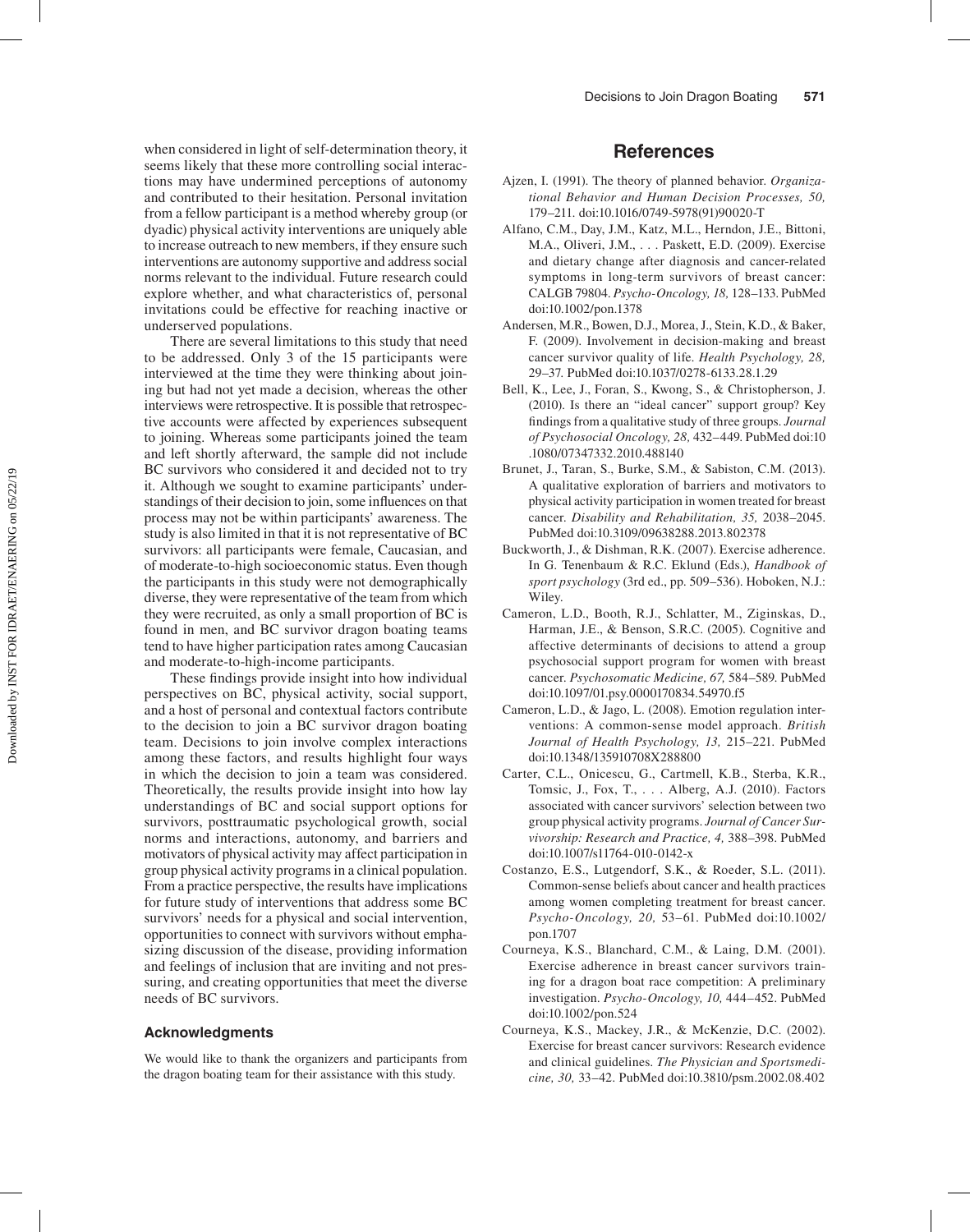#### **572** Weisenbach and McDonough

- Deans, G., Bennett-Emslie, G.B., Weir, J., Smith, D.C., & Kaye, S.B. (1988). Cancer support groups: Who joins and why? *British Journal of Cancer, 58,* 670–674. PubMed doi:10.1038/bjc.1988.284
- Deci, E.L., & Ryan, R.M. (1991). A motivational approach to self: Integration in personality. In R. Dienstbier (Ed.), *Nebraska symposium on motivation: Perspectives on motivation* (Vol. 38, pp. 237–288). Lincoln, NE: University of Nebraska Press.
- Docherty, A. (2004). Experience, functions and benefits of a cancer support group. *Patient Education and Counseling, 55,* 87–93. PubMed doi:10.1016/j.pec.2003.08.002
- Emslie, C., Whyte, F., Campbell, A., Mutrie, N., Lee, L., Ritchie, D., & Kearney, N. (2007). "I wouldn't have been interested in just sitting round a table talking about cancer": Exploring the experiences of women with breast cancer in a group exercise trial. *Health Education Research, 22,* 827–838. PubMed doi:10.1093/her/cyl159
- Hadd, V., Sabiston, C.M., McDonough, M.H., & Crocker, P.R.E. (2010). Sources of stress for breast cancer survivors involved in dragon boating: Examining associations with treatment characteristics and self-esteem. *Journal of Women's Health, 19,* 1345–1353. PubMed doi:10.1089/ jwh.2009.1440
- Harris, S.R. (2012). "We're all in the same boat": A review of the benefits of dragon boat racing for women living with breat cancer. *Evidence-Based Complementary and Alternative Medicine, 2012*. PubMed doi:10.1155/2012/167651
- Harrison, S., Hayes, S.C., & Newman, B. (2009). Level of physical activity and characterisitics associated with change following breast cancer diagnosis and treatment. *Psycho-Oncology, 18,* 387–394. PubMed doi:10.1002/pon.1504
- Hefferon, K., Grealy, M., & Mutrie, N. (2008). The perceived influence of an exercise class intervention on the process and outcomes of post-traumatic growth. *Mental Health and Physical Activity, 1,* 32–39. doi:10.1016/j. mhpa.2008.06.003
- Holmes, M.D., Chen, W.Y., Feskanich, D., Kroenke, C.H., & Colditz, G.A. (2005). Physical activity and survival after breast cancer diagnosis. *Journal of the American Medical Association, 293,* 2479–2486. PubMed doi:10.1001/ jama.293.20.2479
- Jansen, S.J.T., Otten, W., van de Velde, C.J.H., Nortier, J.W.R., & Stiggelbout, A.M. (2004). The impact of the perception of treatment choice on satisfaction with treatment, experienced chemotherapy burden and current quality of life. *British Journal of Cancer, 91,* 56–61. PubMed doi:10.1038/sj.bjc.6601903
- Koutrouli, N., Anagnostopoulos, F., & Potamianos, G. (2012). Posttraumatic stress disorder and posttraumatic growth in breast cancer patients: A systematic review. *Women & Health, 52,* 503–516. PubMed doi:10.1080/0363024 2.2012.679337
- Leventhal, H. (2012). Modeling health and illness behavior: The approach of the commonsense model. In A. Baum, T.A. Revenson, & J. Singer (Eds.), *Handbook of health psychology* (2nd ed., pp. 3–35). New York, NY: Psychology Press.
- McDonough, M.H., Sabiston, C.M., & Crocker, P.R.E. (2008). An interpretative phenomenological examination of psy-

chosocial changes among breast cancer survivors in their first season of dragon boating. *Journal of Applied Sport Psychology, 20,* 425–440. doi:10.1080/10413200802241857

- McDonough, M.H., Sabiston, C.M., & Ullrich-French, S. (2011). The development of social relationships, social support, and posttraumatic growth in a dragon boating team for breast cancer survivors. *Journal of Sport & Exercise Psychology, 33,* 627–648. PubMed
- McDonough, M.H., Sabiston, C.M., & Wrosch, C. (2014). Predicting changes in posttraumatic growth and subjective well-being among breast cancer survivors: The role of social support and stress. *Psycho-Oncology, 23,* 114–120. PubMed doi:10.1002/pon.3380
- McGrath, P., Joske, D., & Bouwman, M. (2011). Benefits from participation in the chemo club: Psychosocial insights on an exercise program for cancer patients. *Journal of Psychosocial Oncology, 29,* 103–119. PubMed doi:10.10 80/07347332.2010.532301
- McKenzie, D.C. (1998). Abreast in a boat: A race against breast cancer. *Canadian Medical Association Journal, 159,* 376–378. PubMed
- Milne, H.M., Wallman, K.E., Guilfoyle, A., Gordon, S., & Courneya, K.S. (2008). Self-determination theory and physical activity among breast cancer survivors. *Journal of Sport & Exercise Psychology, 30,* 23–38. PubMed
- Park, C.L., & Gaffey, A.E. (2007). Relationships between psychosocial factors and health behavior change in cancer survivors: An integrative review. *Annals of Behavioral Medicine, 34,* 115–134. PubMed doi:10.1007/BF02872667
- Park, C.L., & Lechner, S.C. (2006). Measurement issues in assessing gorwth following stressful life experiences. In L.G. Calhoun & R.G. Tedeschi (Eds.), *Handbook of posttraumatic growth: Research and practice* (pp. 47–67). Mahwah, NJ: Lawrence Erlbaum Associates.
- Parry, D.C. (2008). The contribution of dragon boat racing to women's health and breast cancer survivorship. *Qualitative Health Research, 18,* 222–233. PubMed doi:10.1177/1049732307312304
- Pinto, B.M., & Ciccolo, J.T. (2011). Physical activity motivation and cancer survivorship. In K.S. Courneya & C.M. Friedenreich (Eds.), *Physical activity and cancer* (Vol. 186, pp. 367–387). New York: Springer.
- Pinto, B.M., & Trunzo, J.J. (2004). Body esteem and mood among sedentary and active breast cancer survivors. *Mayo Clinic Proceedings, 79,* 181–186. PubMed doi:10.4065/79.2.181
- Reaby, L.L. (1998). The quality and coping patterns of women's decision-making regarding breast cancer surgery. *Psycho-Oncology, 7,* 252–262. PubMed doi:10.1002/(SICI)1099- 1611(199805/06)7:3<252::AID-PON309>3.0.CO;2-O
- Sabiston, C.M., McDonough, M.H., & Crocker, P.R.E. (2007). Psycho-social experiences of breast cancer survivors involved in a dragon boat program: Exploring links to positive psychological growth. *Journal of Sport & Exercise Psychology, 29,* 419–438. PubMed
- Schmitz, K.H., Courneya, K.S., Matthews, C., Demark-Wahnefried, W., Galvao, D.A., Pinto, B.M., . . . Schwartz, A.L. (2010). American College of Sports Medicine roundtable on exercise guidelines for cancer survivors. *Medicine &*